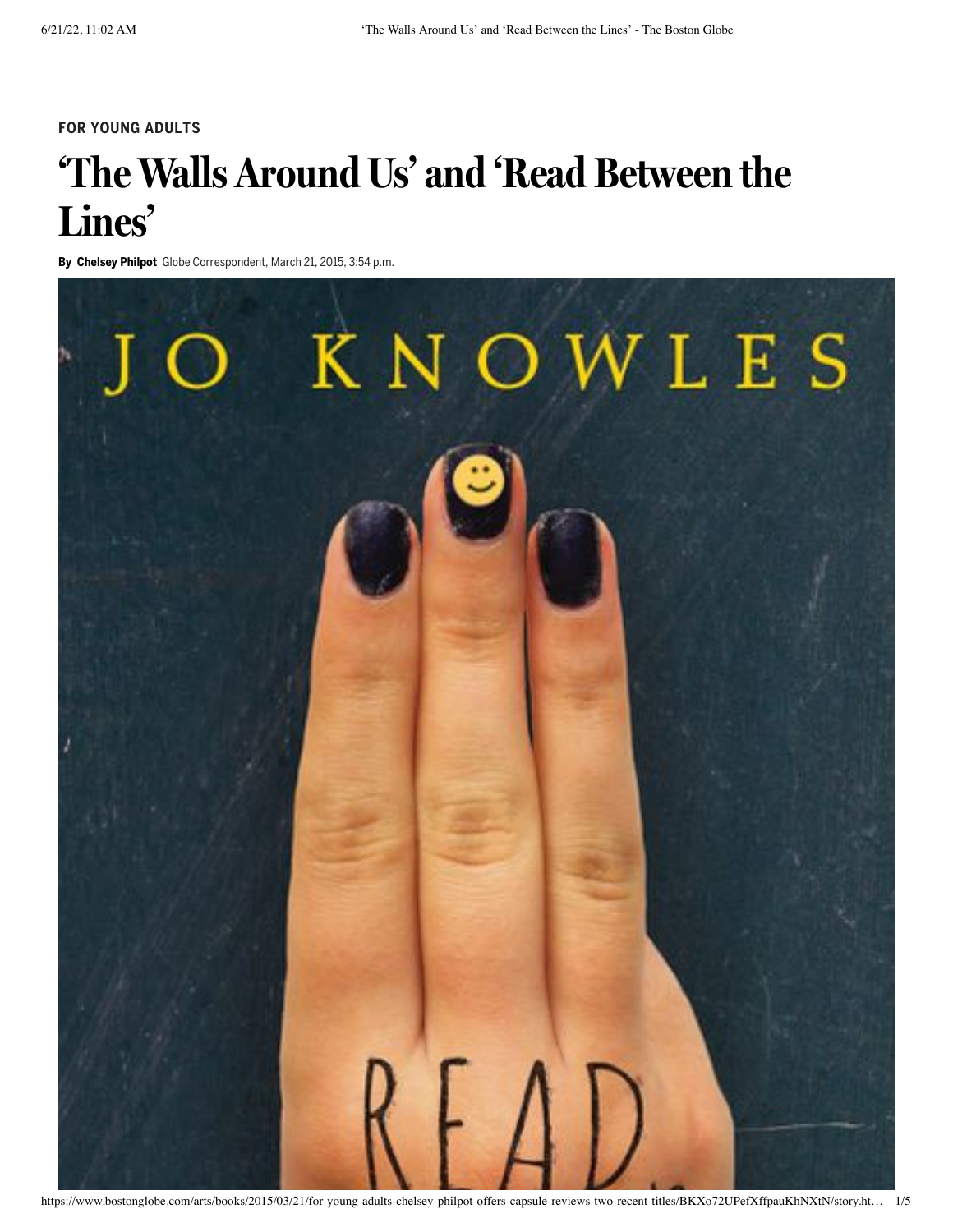6/21/22, 11:02 AM 'The Walls Around Us' and 'Read Between the Lines' - The Boston Globe





https://www.bostonglobe.com/arts/books/2015/03/21/for-young-adults-chelsey-philpot-offers-capsule-reviews-two-recent-titles/BKXo72UPefXffpauKhNXtN/story.ht… 2/5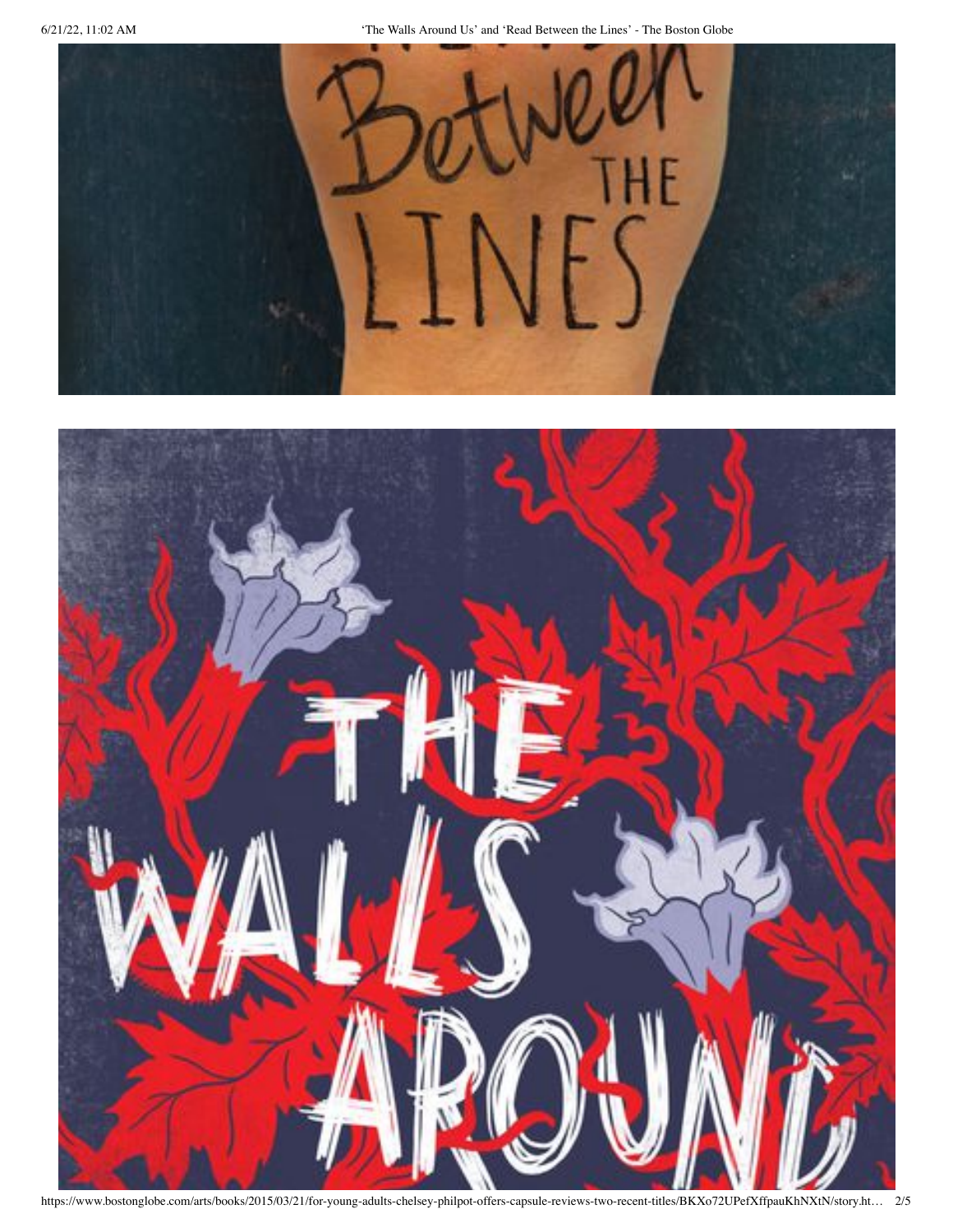

## BOOK JACKET

Nova Ren Suma's **"The Walls Around Us"** is a supernatural page-turner that centers on the murder of two teenage ballerinas. Jo Knowles's **"Read Between the Lines"** is an impressively executed collection of overlapping narratives connected by one small action: lifting the middle finger. Even though these two new novels are hugely different in voice and style, they have core similarities. Both examine the internal complexities of their characters. Both take ugliness and show that with the right slant of light and the right words, the ugly can be rendered beautiful.

"The Walls Around Us" is, like Suma's "17 & Gone" and "Imaginary Girls," about female friendships and the darkness hearts can harbor. In her story, some people are guilty and damnable, and some are innocent and good — and the ones who fall in between are simply innocuous. This stark character classification isn't a flaw, but rather, a demonstration of Suma's fantastic writing. Her images, even the horrible ones, linger like dust and glitter after an epic stage performance.

Three years ago, two best friends, ballerinas Violet "Vee" Dumont and Orianna "Ori" Speerling, were found standing over the bodies of two other teen dancers. Both Violet and Ori were drenched in blood, but only Ori had a knife in here hands, and only Ori was found guilty and sent upstate. In Aurora Hills juvenile detention center, horrors are matter of fact. Ori's grace and goodness distinguish her from the 41 other inmates and endear her to her cellmate, Amber, who has her own dark secrets.

The suspense of "The Walls Around Us" doesn't come from the mystery of who killed the two dancers. (That's obvious from the get go.) Rather, it involves revealing the truth of who the three main characters really are. The driving questions are twofold: Did Amber do the terrible thing she was convicted of and why did something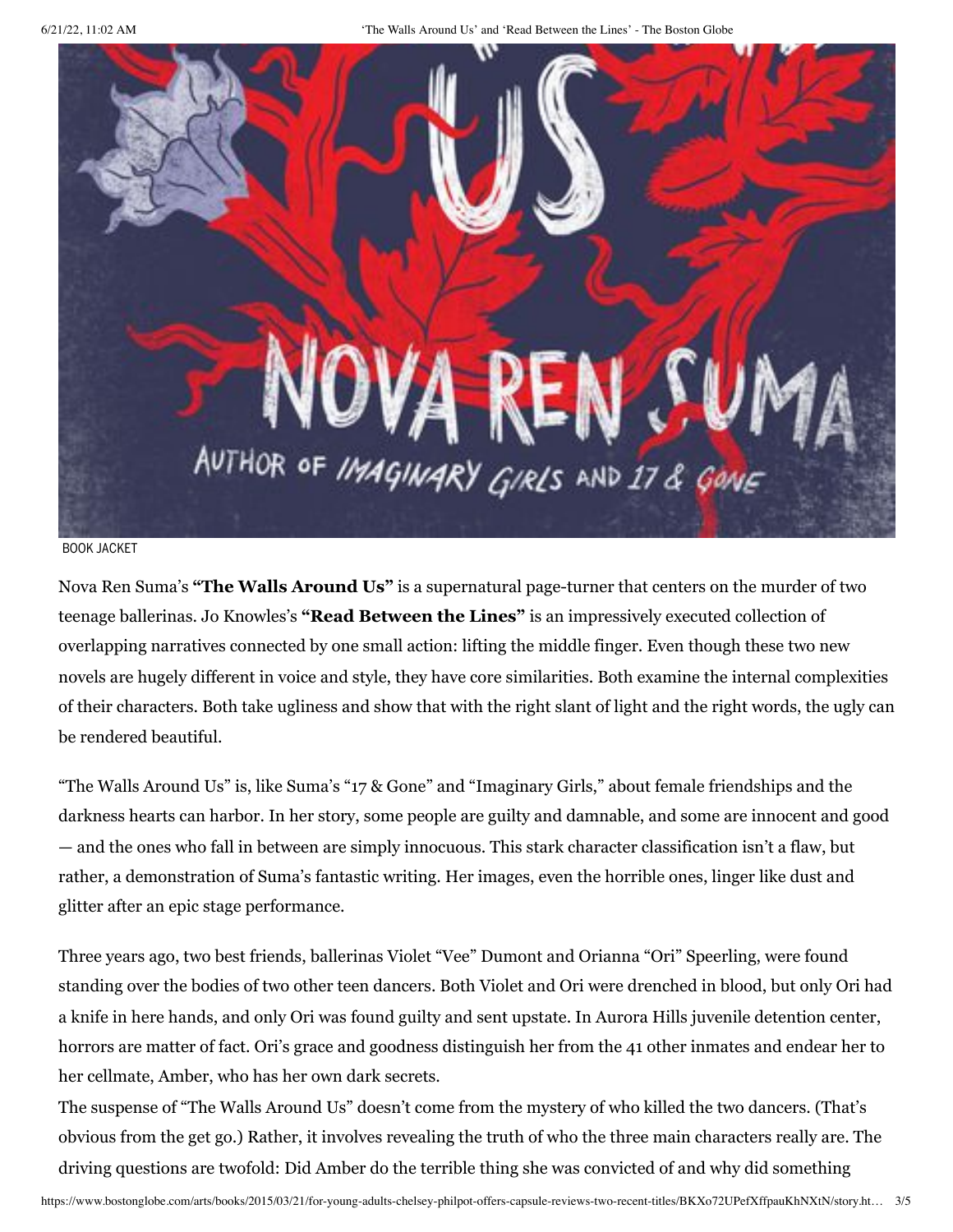#### 6/21/22, 11:02 AM 'The Walls Around Us' and 'Read Between the Lines' - The Boston Globe

horrible happen to the girls of Aurora Hills not long after Ori's arrival? Through the chapters that feature Violet's narration, we learn about her "slimy secrets" and the past she shared with the poor and more talented Ori. These alternate with Amber's sections, that make clear supernatural forces are at play. "We were alive. I remember it that way," Amber says. "We were still alive, and we couldn't make heads or tails of the darkness, so we couldn't see how close we were to the end."

The novel's denouement is operatic without delivering closure. But this is as it should be. A neat and tidy conclusion after a plot filled with ambiguities and cruelties would have felt like a betrayal.



Next

3/3

Reading Knowles's "Read Between the Lines" right after Suma's ghost story amplifies the former's humor and gentleness. That's not to say that Knowles's novel about the way lives intersect and overlap in a small town is fluffy. Not at all. Rather, that the feel-good moments overpower the troubled ones.

"Read Between the Lines" begins with bullied ninth grader Nate Granger discovering the power of flipping someone the bird when he breaks his middle finger. It ends with his lonely teacher realizing the emboldening boost of the gesture for herself. Like these two sections, the narratives in between use the middle-finger motif as a way to reveal and examine the characters' fears, desires, doubts, and hopes. All of them long for something more while simultaneously struggling to figure out what "more" means.

Some sections indulge in the overwrought and improbable. For example, when cheerleader Claire Harris, the object of many guys' adoration, begins an afternoon wishing "to feel the significance of my own existence" and ends it having found "[t]hat something more to life I've always wanted," her metamorphosis feels clunky.

However, there are many scenes where well-worn phrases and sentiments come across as apt instead of inauthentic. Jack, an immature and painfully self-conscious dude's dude, probably would admire his crush for being a "loner, even though she isn't alone" and believe that he had made a truly original punning observation.